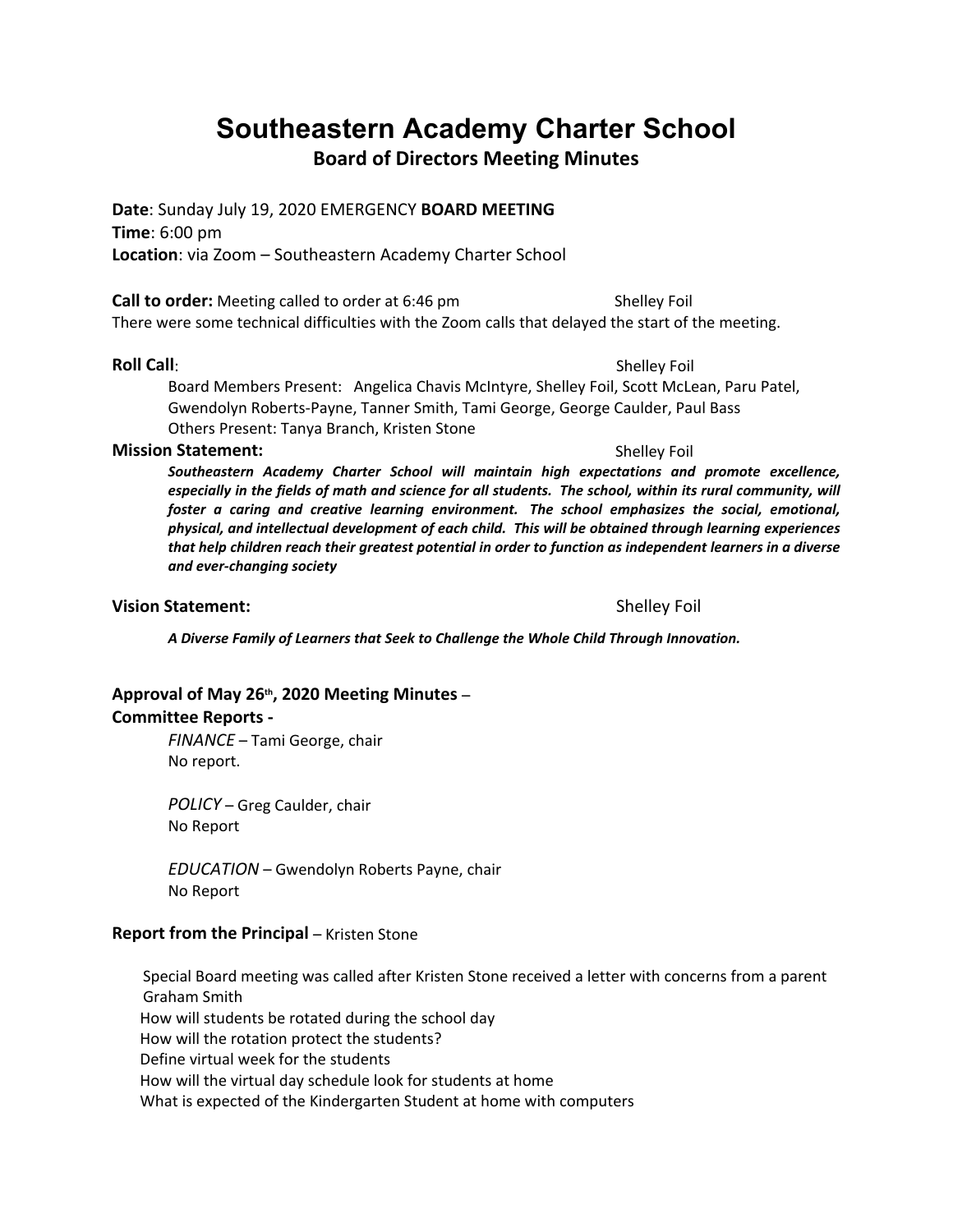Can we delay school opening until after Labor Day?

Chairman Foil stated that the Board, Mrs. Stone, and staff are listening to the concerns of the parents.

Documents will be completed and will provided to the parents. The documents will answer all the questions presented Some changes need to be made to the guidelines, but they will be emailed to parents by the end of the week.

Motion Made by Tami George to move into a closed session. Second by Greg Caulder Motion Carried Open Session Ended at 6:55 PM Closed Session Opened at 6:57PM

#### **Other Business**

Sibling will be attending school on the same days. A position will be presented regarding carpooling of students other than family members.

COVID related personnel issues

Parents were concerned that teachers and staff members would be allowed to bring their children to school with them every day. We need qualified staff to work with students every week 85.7% of the students voted to attend the blended school schedule 14.3% voted for 100% remote learning. Staff children will be 15 students attending every day. All grades except 2<sup>nd</sup> grade will have a staff person's child in the school.

Angelica Chavis McIntyre stated that a compromise needs to be made for students of our teachers so that our students will not have a variety of substitute teachers filling in when teachers must stay at home with their children.

Teachers are putting their health at risk and we should provide a means to assist them with allowing their children to attend school daily.

**Discussion** 

This is an exception to the rule due to the current situation we are in This will be a new procedure and not a policy

MOTIOBN made by Gwendolyn Roberts-Payne to hire an assistant to help with the additional duties of staff during COVID.

SECOND- Paul Bass Motion Carried

This position would be a second grade Assistant Help with temperature checks Bus assistant Monitor students as needed Assessing students Making parent phone calls Helping students as needed Possible qualifications of the new assistant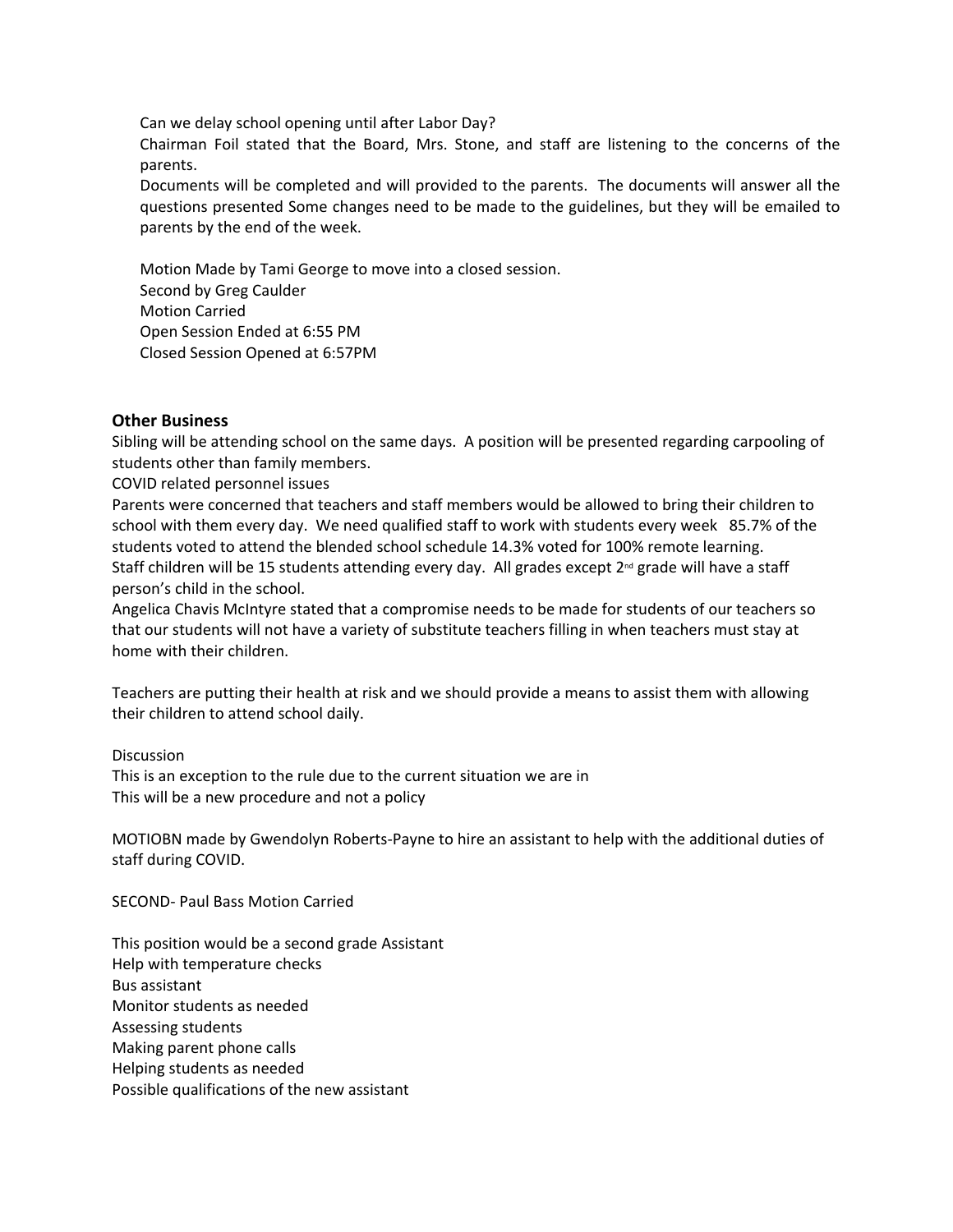Bus license Health background Classroom experience

Email will be sent to parents informing them that students' assignments are due by midnight

Virtual students and in class students will be on the same school schedule Staff will be encouraged to provide childcare for their students if possible

Closes Session Motion to end Closed Session at 7:40 made by Tammi George Seconded by Paru Patel

Motion Carried

Open Session Motion to open session made by Tami George at 7:45pm Seconded by Tanner Smith Motion Carried

Board voted to continue with plans for the blended school days starting on August 10, 2020. A second grade COVID assistant will be hired for one year

All documents regarding the opening of school and school guidelines and procedures will be sent to parents by week's end Teachers will be allowed to bring their children to school each day.

**Adjournment** – MOTION: Greg Caulder made a motion to adjourn the meeting at 7:47 PM. Seconded by Scott McLean Motion carried.

The SEA Board meeting was adjourned at 7:48 pm by Chairman, Shelley Foil

# *Next Board Meeting will be Tuesday August 25, 2020 @ 6 pm \*SEA Gymnasium*

### *MISSION STATEMENT*

*Southeastern Academy Charter School will maintain high expectations and promote excellence, especially in the fields of math and science for all students. The school, within its rural community, will foster a caring and creative learning environment. The school emphasizes the social, emotional, physical, and intellectual development of each child. This will be obtained through learning experiences that help children reach their greatest potential in order to function as independent learners in a diverse and ever-changing society.*